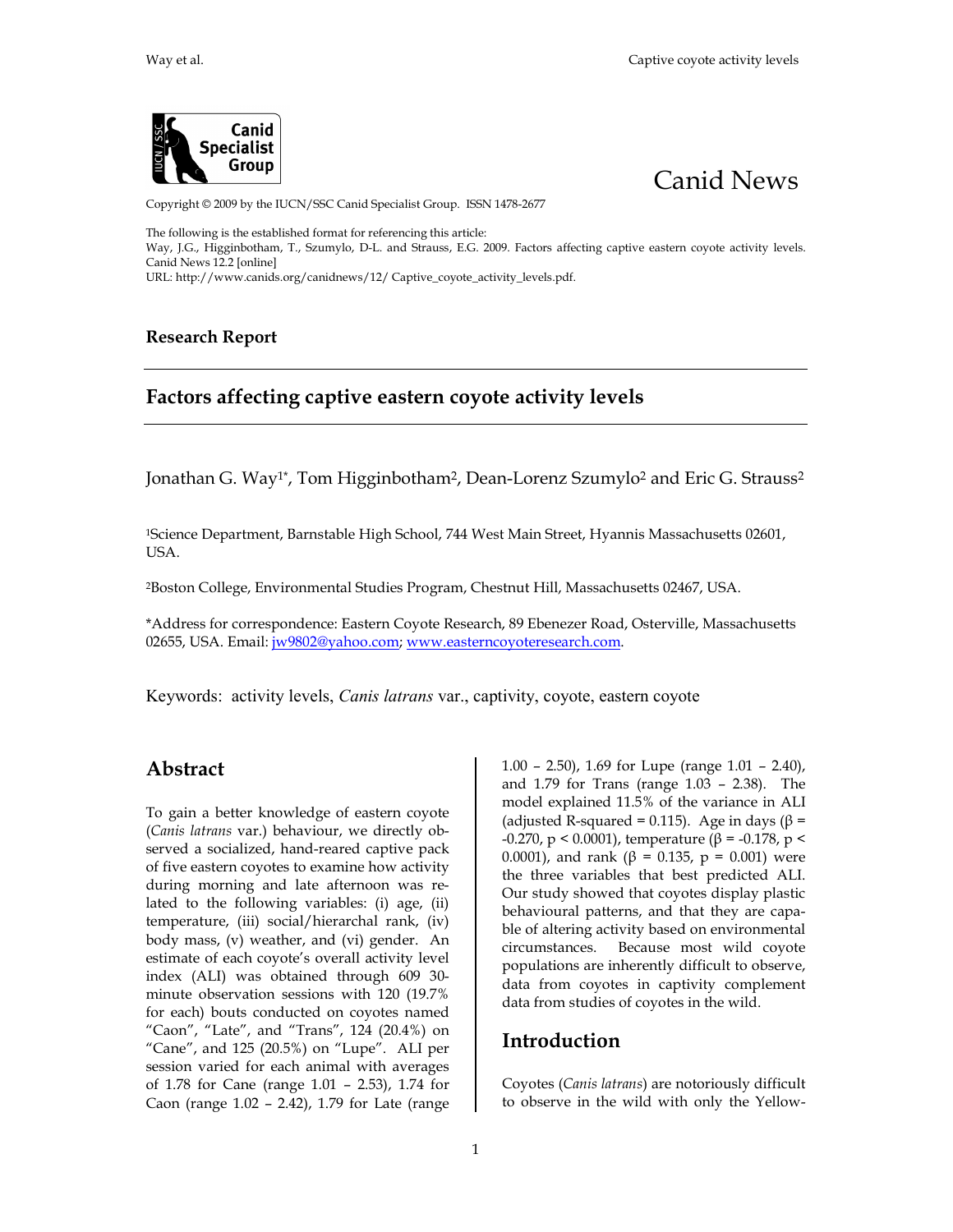stone/Grand Teton Parks area of northwest Wyoming producing consistent, reliable direct observations of free-ranging (usually radiocollared), undisturbed coyotes (Bekoff and Wells 1980; Gese et al., 1996a, b, c; Switalski, 2003). These benchmark studies have contributed to our knowledge of important facets of coyote ecology and behaviour including activity related to social class (Bekoff and Wells 1980), response to grey wolf (*Canis lupus*) reintroduction (Switalski 2003), foraging ecology (Gese et al. 1996a), predation success (Gese et al. 1996b), social factors influencing dispersal (Gese et al. 1996c), and behavioural ecology (Camenzind 1978).

However, in most areas of the coyote's ubiquitous range (see Parker, 1995) they are difficult to observe because they are mostly nocturnal (Woodruff and Keller 1982, Chamberlain et al. 2000, Grinder and Krausman 2001, Tigas et al., 2002, Riley et al. 2003, Way et al. 2004) and/or live in heavily forested regions making them difficult to see (Harrison and Harrison 1984, Harrison 1992, Patterson et al. 1999, Patterson and Messier 2001).

In some of these locations seasonal observations of coyotes are possible (Way 2003, Way 2007b), but in most landscapes (e.g. forested, suburban, hunted areas) observers must rely on radio-telemetry data to remotely (i.e. not visually) detect coyote activity (Patterson et al. 1999, Kitchen et al. 2000, Grinder and Krausman 2001, Way et al. 2004).

The eastern coyote living in northeastern North America is a larger version of the species (Way and Proietto 2005, Way 2007a) and its ecology has only recently been investigated (Harrison et al. 1991, Harrison 1992, Patterson et al. 1999, Patterson and Messier 2001, Way et al. 2002). There has only been a limited amount of behavioural observations of wild eastern coyotes in this region (Way 2003, Way et al. 2006, Way 2007b). However, numerous researchers have demonstrated the importance of studying canids in captivity as much behavioural research is difficult, or even impossible, to obtain in the wild (Bekoff 1972a, Bekoff 1974, Bekoff 1978, Frank 1987, Mech and Boitani 2003, Packard 2003, Macdonald and Sillero-Zubiri 2004, Way et al. 2006). For example, no study has documented in detail the development and hierarchal relationship of a litter of wild coyotes from birth until independence (i.e. to their first autumn, at approximately six months of age) although many captive studies have examined this aspect of coyote behaviour (Bekoff 1972b, Bekoff 1974, Bekoff 1978, Parks 1979, Way et al. 2006, Way 2007b). Also, coyotes are heavily harvested in many areas of their range (Parker 1995), which often causes them to become even more secretive (Kitchen et al. 2000).

It would be useful to have a benchmark of eastern coyote behaviour/activity in a setting where coyotes are not persecuted by humans. Therefore, we directly observed a socialized captive pack of eastern coyotes to examine how activity was related to variables such as (i) age, (ii) temperature, (iii) social/hierarchal rank, (iv) body mass, (v) weather, and (vi) gender.

# **Methods**

On 12 April 2002, five wild-born sibling coyote pups (two males = "Lupe" and "Trans"; three females = "Cane", "Caon", and "Late") of an original litter of nine (three males, six females) estimated 25 days old (Parks 1979), were removed from under a small outbuilding in a residential area in Falmouth (Cape Cod), Massachusetts and were reared at JGW's house (note: the other four pups [one male, three females] were placed back under the outbuilding. The wild parents were observed with the four pups until the end of summer 2002 when wildlife officials lost track of them). This large litter was deemed a problem situation by wildlife authorities because of the large number of pups and three or more wild adults raising these pups in an urbanized area. In addition, we were granted a permit to study coyotes for both scientific (Way et al. 2006) and educational purposes (Way 2005). We hoped that these two factors justified the study for both moral and ethical reasons (also see Way 2007b).

The five coyotes taken into captivity were contained within a 53m<sup>2</sup> area both inside and outside JGW's house until 13 May 2002, when the coyotes were transferred to a 16m<sup>2</sup> quarantine facility for one month at the Franklin Park Zoo, Boston, Massachusetts. On 13 June 2002 the five coyotes were moved to their permanent 403m<sup>2</sup> public viewable exhibit at the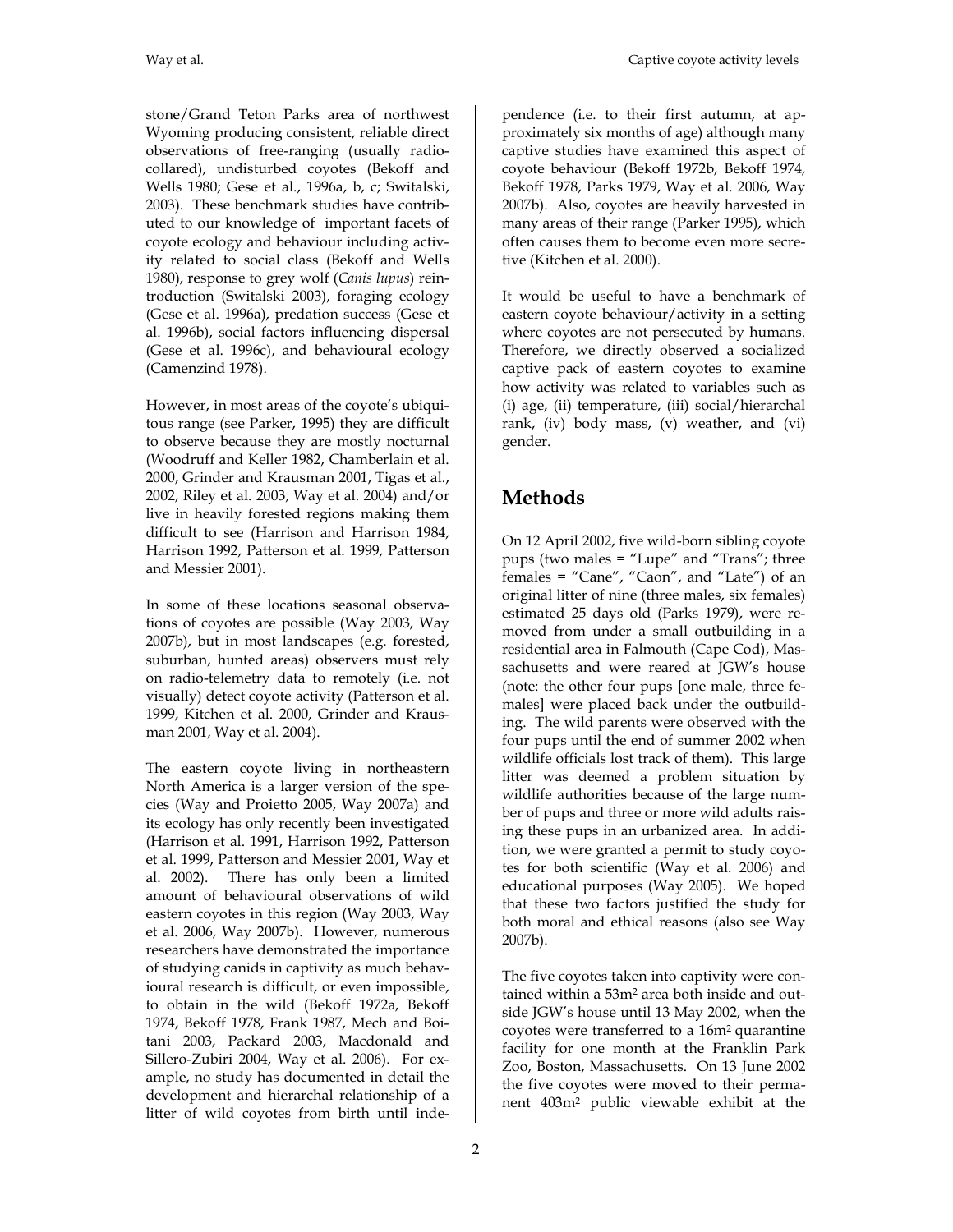Stone Zoo located in Stoneham, Massachusetts and remained there for the duration of this study (late-October 2003 – pup age 585 days). We chose the endpoint of our study as the last day of data collection prior to the coyotes being permanently separated due to intra-pack aggression (Late and Trans were removed – Way 2007b). The area of their exhibit was a suitable size for a long-term study of canid behaviour (Frank 1987). Although the coyotes were hand-reared and socialized to people (Way 2007b), we made no attempt to interfere with nor discipline their activities and therefore gave the coyotes free access, at all times, to their exhibit/living facilities. The coyotes were provided with puppy milk (Esbilac, PetAg, Inc., Hampshire, Illinois) via bottle or bowl until 15 May 2002 and were given access to water and dry dog food (commercially available dog foods until March 2003 then Mazuri exotic canine diet [PMI Nutrition International, LLC., Brentwood, Missouri] thereafter) at all times. They were group fed (i.e. all five at once) 0.75 – 1.6kg (varying with their age) of Nebraska Brand chopped frozen canine meat (Central Nebraska Packing Co., North Platte, Nebraska) mixed with dog food on a daily basis and were given frozen or thawed laboratory rats, guinea pigs and mice (donated from a rodent breeding facility), and/or bones two to four times per week. Within their exhibit, the coyotes commonly hunted (at least one prey item two to three times daily) and captured (about one to two prey items per week) starlings *Sturnus vulgaris*, house sparrows *Passer domesticus*, chipmunks *Tamias striatus*, Norway rats *Rattus norvegicus*, meadow voles *Microtus pennsylvanicu*s, and grey squirrels *Sciurus carolinensis*, but did not appear to eat much or any of these wild prey items. Care and use of animal subjects was approved by Zoo New England's Institutional Animal Use and Care Committee (letter dated 23 January 2002 to JGW), by Boston College's Institutional Animal Care and Use Committee Protocol Number 01-03, and by the Massachusetts Division of Fisheries and Wildlife Permit # 052.02LP.

We developed an ethogram that noted basic behavioural patterns (Way et al. 2006) with observations beginning 15 April with the pups ≤ four weeks of age. To avoid influencing coyote behaviour with different observers, only JGW interacted with and conducted activity budgets on them. Using this technique,

we acknowledge that we did not have interobserver reliability as described by Bekoff (1974) but the large amount of data collected attempted to mitigate fluctuations in intraobserver reliability. We used focal individual animal sampling (i.e. one coyote per 30 minute bout of data collection), took instantaneous point or scan samples (Martin and Bateson 1986, Macdonald et al. 2000) every 15 seconds for 30 minutes on the target coyote, recorded the date, time, and weather before each observation bout took place, and noted important contextual information in between each 15 second sampling period. By using frequent (i.e. every 15 seconds) instantaneous samples, we tried to obtain an accurate approximation from continuous recording (Martin and Bateson 1986). Thus, 120 samples per 30 minute behavioural bout on a coyote were ideally recovered. However, there were two reasons why we occasionally did not obtain 120 samples per bout: 1) a coyote was momentarily out of sight during a particular 15 second sampling period (usually, at most, this happened one to two times per 30 minute bout); and 2) we had to stop a sampling bout earlier (e.g. rain, darkness, or some kind of disturbance that forced JGW to abandon an activity budget). The number of fixes in these instances (which was infrequent) was pro-rated to 120 fixes for ease of statistical comparison.

We randomly chose which coyote to conduct observations on before entering the exhibit but attempted to evenly sample all coyotes (i.e. each coyote was scored every fifth time) during the study. We typically recorded behavioural data five to six days per week and took between one and four (usually one to two) 30 minute behavioural bouts per day during daylight hours. Behaviours were also recorded on digital still and video-cameras and 35-mm film cameras weekly for the duration of the juvenile period of the pups (Parks 1979) then *ad lib* after pups reached full-size (one year of age - Bekoff and Jamieson 1975). We conducted most of the behavioural bouts during early to mid-morning (between 0700-1100h) or between late-afternoon to early-evening hours (between 1600-1930h); these were the times with the least amount of people around the zoo (the zoo opened at 1000h and closed at 1630-1800h depending on the time of year).

Because the coyotes were habituated to and did not react negatively to JGW's presence,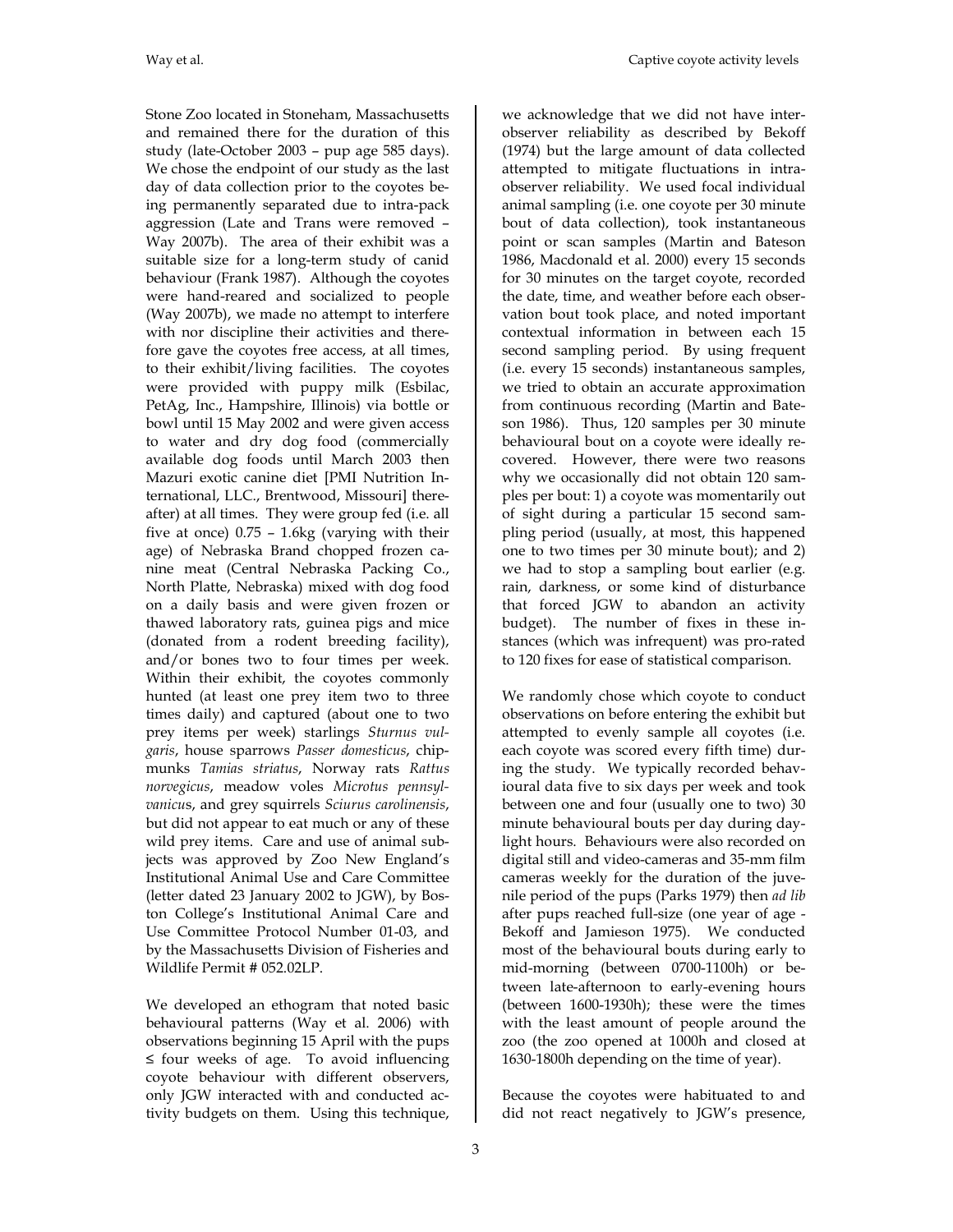JGW followed them around the exhibit similar to the description of Goodall's (1986) "follows" of wild chimpanzees *Pan troglodytes* in Gombe, Tanzania and to Henry's (1986: 23-24) description of red foxes *Vulpes vulpes* in Saskatchewan, Canada. JGW made an effort not to influence the movements and/or behaviour of coyotes by minimizing movement in the exhibit. This was especially important because the coyotes would follow him around the exhibit when he interacted with them but would generally ignore him when he was standing erect and writing on a clipboard (J. Way, unpublished data). Following was a necessary technique to use on the coyotes because there was not a single observation spot outside the exhibit where the coyotes could reliably be seen all of the time (i.e. many times trees and shrubs concealed the coyote under observation). Besides JGW's presence, other human contact was kept to a minimum before and after each sampling period to avoid humans from affecting coyote behaviour. Context was a critical variable with respect to the coyotes' response to human behaviour. For example, they generally ignored people (unless very loud) on the public path but would intently watch and/or bark at staff that were behind (i.e. the opposite side of the public path that was off-limits to non-employees) or approaching their exhibit. Accordingly, zookeepers did not enter the exhibit to feed the coyotes when JGW interacted with them. Despite these precautions there were undoubtedly many instances where coyotes changed their activity in response to a person's (public or staff) presence – sometimes even when a person simply walked by their exhibit area. Similar instances of coyotes shifting their behaviour because of the presence of people have been documented in areas where wild coyotes inhabit urbanized areas (Way 2001). We attempted to mitigate these factors by increasing the total size of the pool of sample bouts.

We entered all of the ethogram/behavioural data into an Excel (Microsoft Excel, Microsoft Corporation, www.microsoft.com) spreadsheet. First, we entered the raw data into the spreadsheet. Then we alphabetized that data and grouped similar behaviours for each budget. Next we summed the frequency of each distinct behaviour observed. Finally we entered those summed values into a separate file (for each coyote) that had our developing ethogram. Due to the large amount of data

and behaviour sequences in our ethogram (Way et al. 2006), properly entering and compiling data was a critical part of this ethogram's creation.

From the ethogram, we calculated the relative activity of each behaviour catalogued. Activity levels were classified as Low, Medium, or High. All behaviours from the ethogram were pooled into one of the three categories. Low activity consisted of minimal body movements such as resting and sitting where the basal metabolic rate appeared low. Medium activity consisted of activities such as standing, barking, growling, walking, and trotting. These were movements that required minimal amounts of energy expenditure but were subjectively scored above basal levels of activity. High activity consisted of animals expending copious amounts of energy such as running, chasing, wrestling, and fighting. Animals often panted or breathed hard during and/or after these activities.

As a caveat, we acknowledge that animals might use more energy during certain activities. For example, while a coyote was sitting alert we recorded low activity, but we had no way of quantifying the mental energy being spent by that coyote if it was very focused or nervous while sitting (this might be analogous to a person being at a conference; they sit for long periods of time but are exhausted by the end of the day because of the mental drain of focusing on people talking all day). Thus, our data was a representative snapshot of what an animal was doing at a given moment.

For each observation session a coyote had a certain number of low, medium, and high activity fixes which added up to 120 observations (or was pro-rated to 120 if ≥1 fix was not obtained per bout) during a 30 minute bout. An estimate of each observation's overall activity level index (ALI) was created by using the following formula:

 $ALI = (L + 2M + 3H)/120$ , where

 $L =$ low activity level fix

M = medium activity level fix

 $H =$  high activity level fix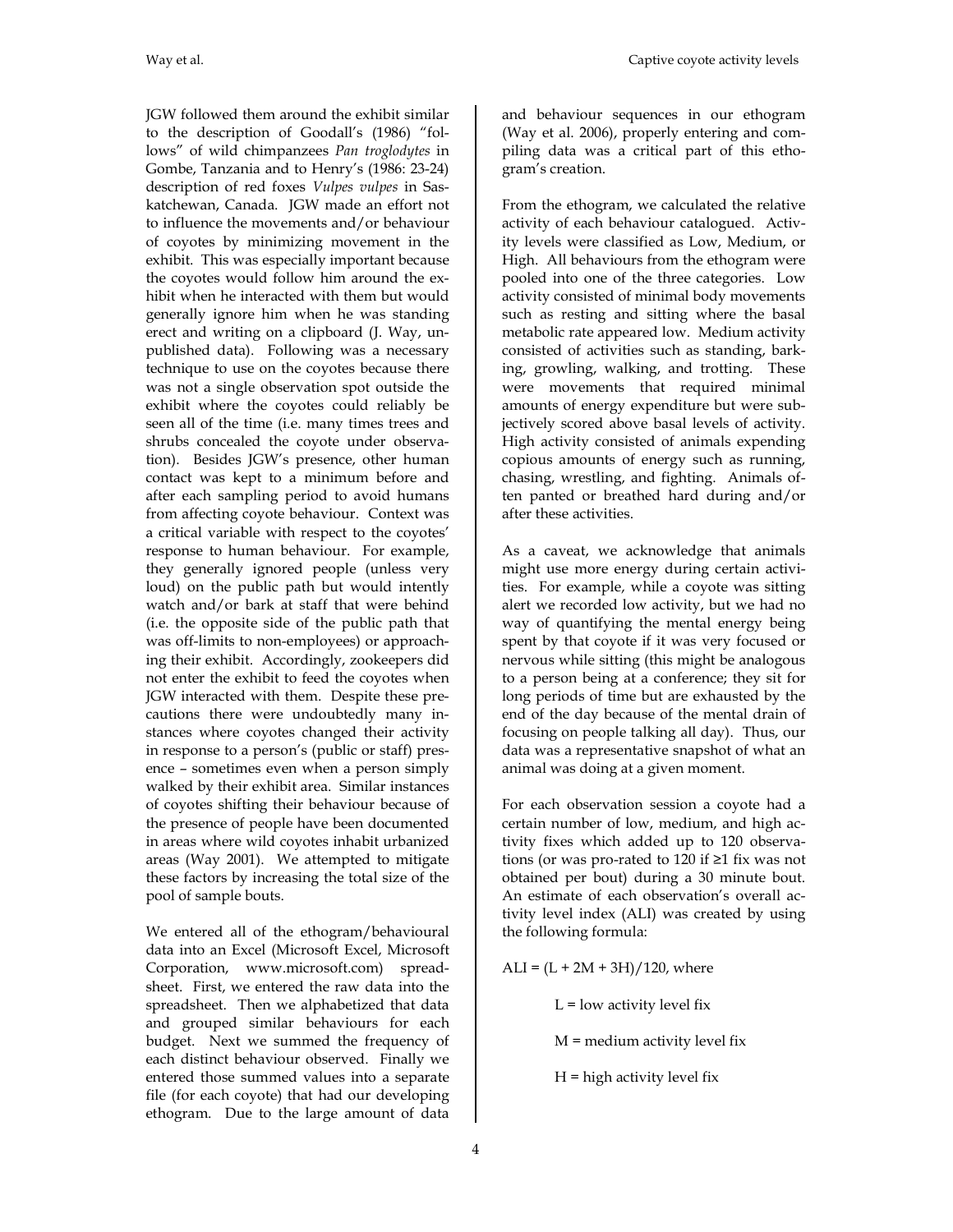The resultant ALI theoretically ranged from 1.00 – 3.00, with the coefficients in front of L  $(1)$ , M $(2)$ , and H $(3)$  in the ALI formula representing relative activity levels. Lower numbers (ALI < 2) represented sessions of lower coyote activity levels and higher numbers (ALI > 2) reflected days of medium to high activity levels. For example, during a theoretical observation session we recorded 20L, 40M, and 60H fixes; the resultant ALI would be 2.33 indicating high activity for that coyote during that particular observation session.

Using SPSS (v. 11.5, Chicago, Illinois), a multiple regression model was run to test for variables that most affected ALI. The factors affecting coyote activity (which were the independent variables) that we examined were gender, temperature, age of coyote in days, and group rank (one to five, with one the highest). Group rank was determined by examining dyadic interactions between pairs of coyotes (Bekoff 1972a). Coyotes that were tied in a given rank (i.e. there did not appear to be a hierarchical difference between the two) were both ranked the same number, with other coyotes remaining in their correct order (e.g. if two coyotes were ranked second in the group the rankings would be 1, 2, 2, 4, 5).

Due to multicollinearity there were some variables (e.g. body mass was correlated with age and hierarchy, season was correlated with temperature, and age in days because of the relatively short duration of the study [18 months]) that we did not use in the final model. The independent variables were entered stepwise into the regression model in SPSS; we did not make assumptions about factors affecting ALI because the purpose of the study was to explore which factors affected ALI. We set significance at P < 0.05..

## **Results**

We conducted 609 30-minute observations with 120 (19.7% for each) of the sampling bouts conducted on Caon, Late, and Trans, 124 (20.4%) on Cane, and 125 (20.5%) on Lupe. For 2.6% ( $n = 16$  of 609) of observation sessions and  $1.1\%$  (n = 833 of 73,080) of possible point fixes, extenuating circumstances (e.g. lack of light, heavy rain, or coyotes being temporarily

out of sight) limited the number of fixes in that 30-minute observation to less than 120.

Our ethogram revealed 523 distinct behavioural acts (see Way et al. 2006). We categorized 166 behavioural acts (32%) as low, 261 (50%) as medium, and 96 (18%) as high energy activities within the ethogram. ALI per session varied for each animal with averages of 1.78 for Cane (range 1.01 – 2.53), 1.74 for Caon (range 1.02 – 2.42), 1.79 for Late (range 1.00 – 2.50), 1.69 for Lupe (range 1.01 – 2.40), and 1.79 for Trans (range 1.03 – 2.38). Although activity varied per animal, all study subjects showed the highest percentage of moderate activity.

Inspection of a scatterplot in SPSS with standardized residuals on the X axis and predicted values on the Y axis revealed no violations of multiple regression assumptions, with clustering of residuals along the centreline and residuals trailing off from the centreline. The distribution of the 609 observation sessions was normal, with a mean of  $1.75$  (range =  $1.00$ ) – 2.53) and a standard deviation of 0.3 (Figure 1).

The model explained 11.5% of the variance in ALI (adjusted R-squared  $= 0.115$ ). Age in days (β = -0.270, p < 0.0001), temperature (β = -.178, p < 0.0001), and rank (β = 0.135, p = 0.001) were the three variables that best predicted ALI.

Age in days most affected activity levels with younger coyotes being more active than older coyotes (Figure 2).

Higher temperatures resulted in lower activity levels among all of the coyotes (Figure 3). Finally, hierarchical rank was inversely correlated with activity levels, with established higher ranking coyotes (e.g. Lupe) showing the lowest activity levels (Figure 4).

# **Discussion**

The relatively small area of the zoo exhibit was somewhat equivalent to a rendezvous site for developing pups in the wild (Way et al. 2001, Way 2003, Way 2007b). At these sites, pups often stay in localized areas while adults hunt and return to these areas to tend the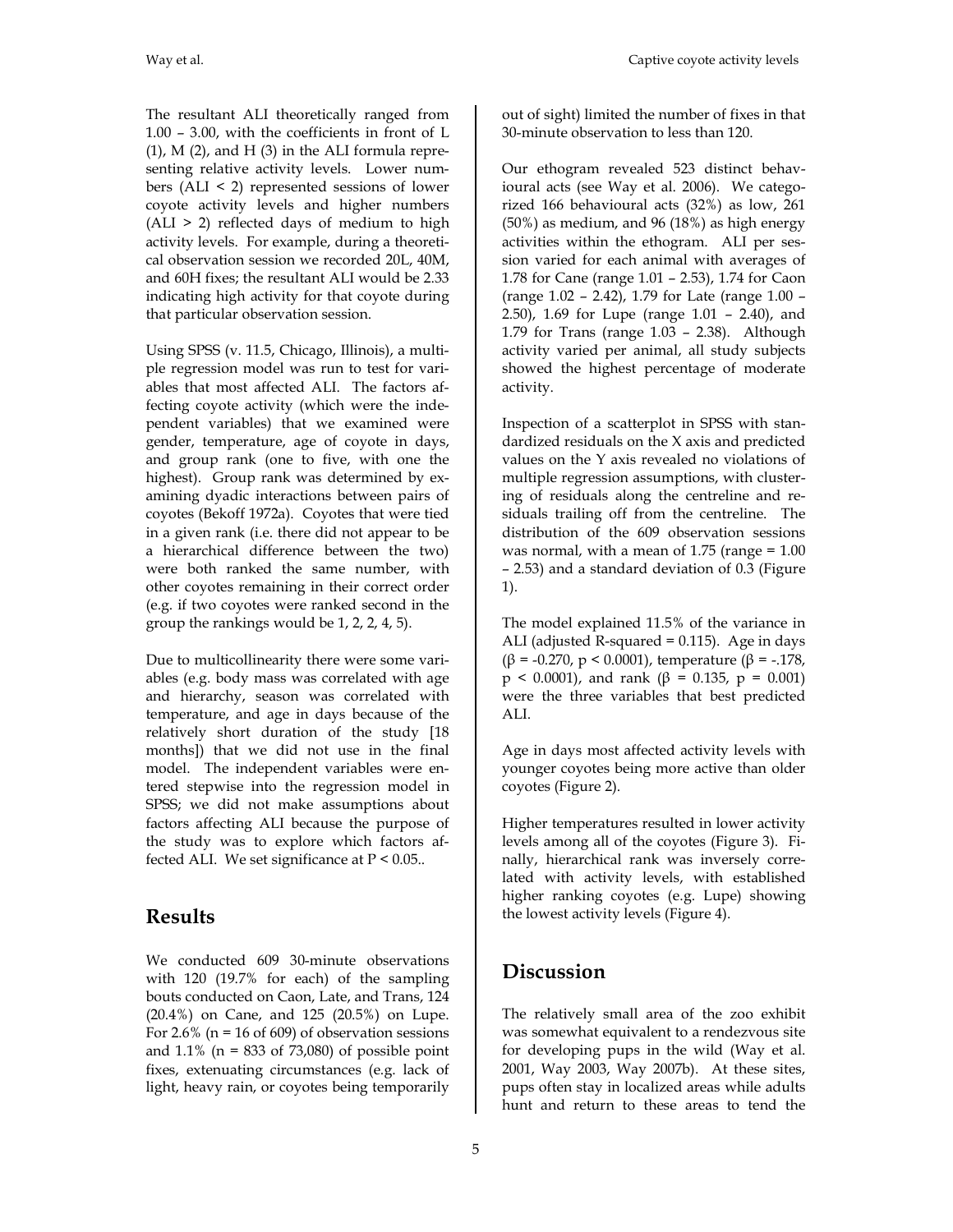pups. Despite the obvious importance of adult coyotes to the survival of coyote pups, pups in the wild spend the most time with

each other, similar to our study, as adults periodically return to feed, watch/protect, or



Figure 1. Inspection of a scatterplot in SPSS with standardized residuals (Coyote Activity Level Index of 1 [low levels], 2, or 3 [high levels]) on the X axis and predicted values on the Y axis (frequency) revealed no violations of multiple regression assumptions, with clustering of residuals along the centreline and residuals trailing off from the centreline. The distribution of the 609 observation sessions was normal, with a mean of 1.75 (range = 1.00 – 2.53) and a standard deviation of 0.3.



Figure 2. Age of coyote (in days) most affected the activity level indices (ALI,  $n = 609$ ) with younger coyotes being more active than older coyotes.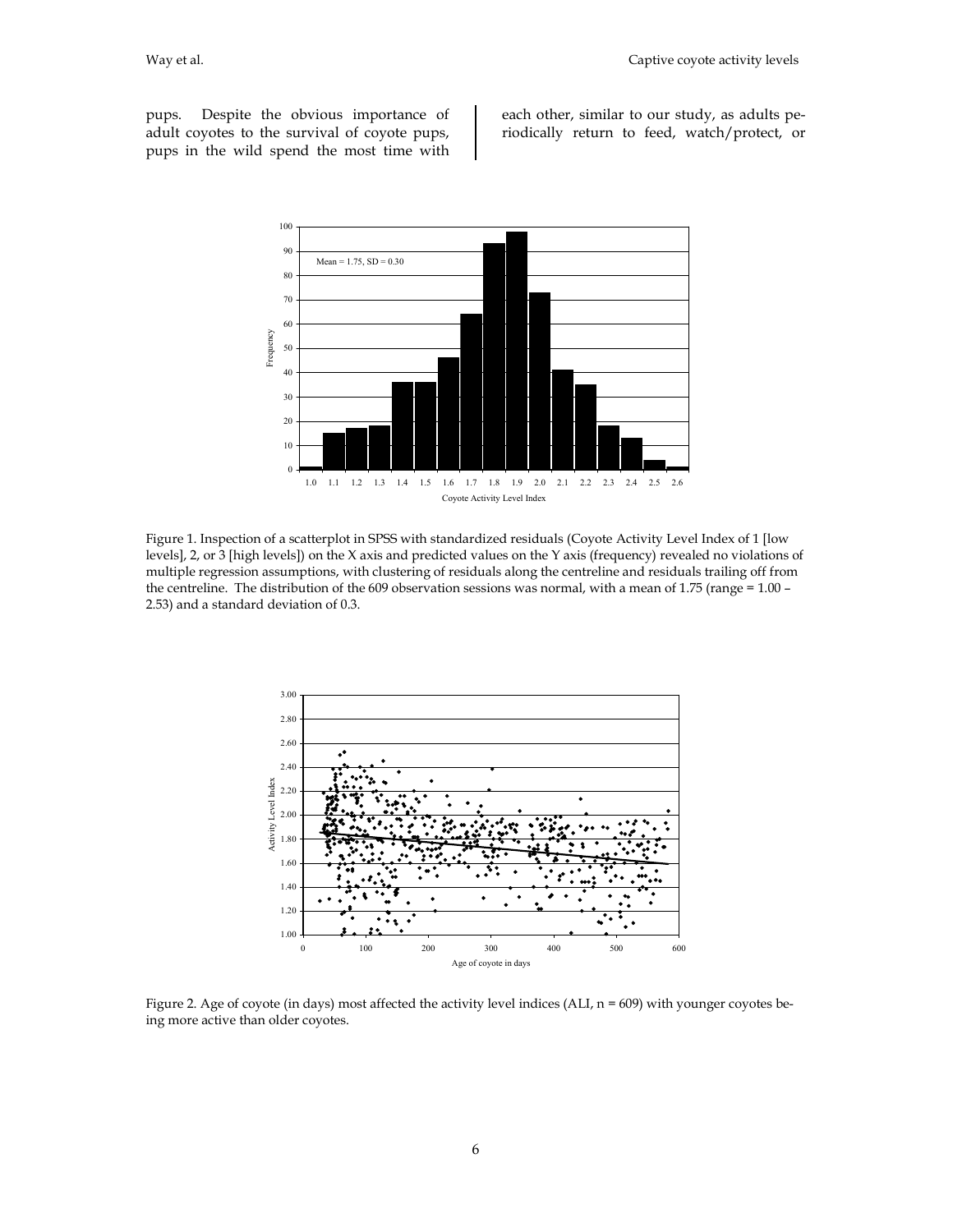

Figure 3. Higher temperatures resulted in lower activity level indices (ALI,  $n = 609$ ) among all of the coyotes.



Figure 4. Hierarchical rank was inversely correlated with activity levels, with established higher ranking coyotes showing the lowest activity levels.

play with the pups. In the wild, coyotes increase the area that they use with increasing age (Harrison et al. 1991). However, little is known about what coyotes do at these sites due to the difficulties of capturing and monitoring coyotes at young ages, individually identifying coyote pups, and/or simply seeing them during this period. In other words, our observations of activity in this appropriatelysized captive exhibit (Frank 1987) likely approximates coyote activity in the wild during different stages of a coyote's life. Kreeger et al. (1996) noted that captive grey wolves showed similar levels of activity even when housed in widely different-sized enclosures/kennels. Additionally, we did not document any stereotypical behaviours (e.g. pacing) resulting from this relatively restricted area for a coyote pack (Clubb and Mason 2003). Therefore, data from coyotes in captiv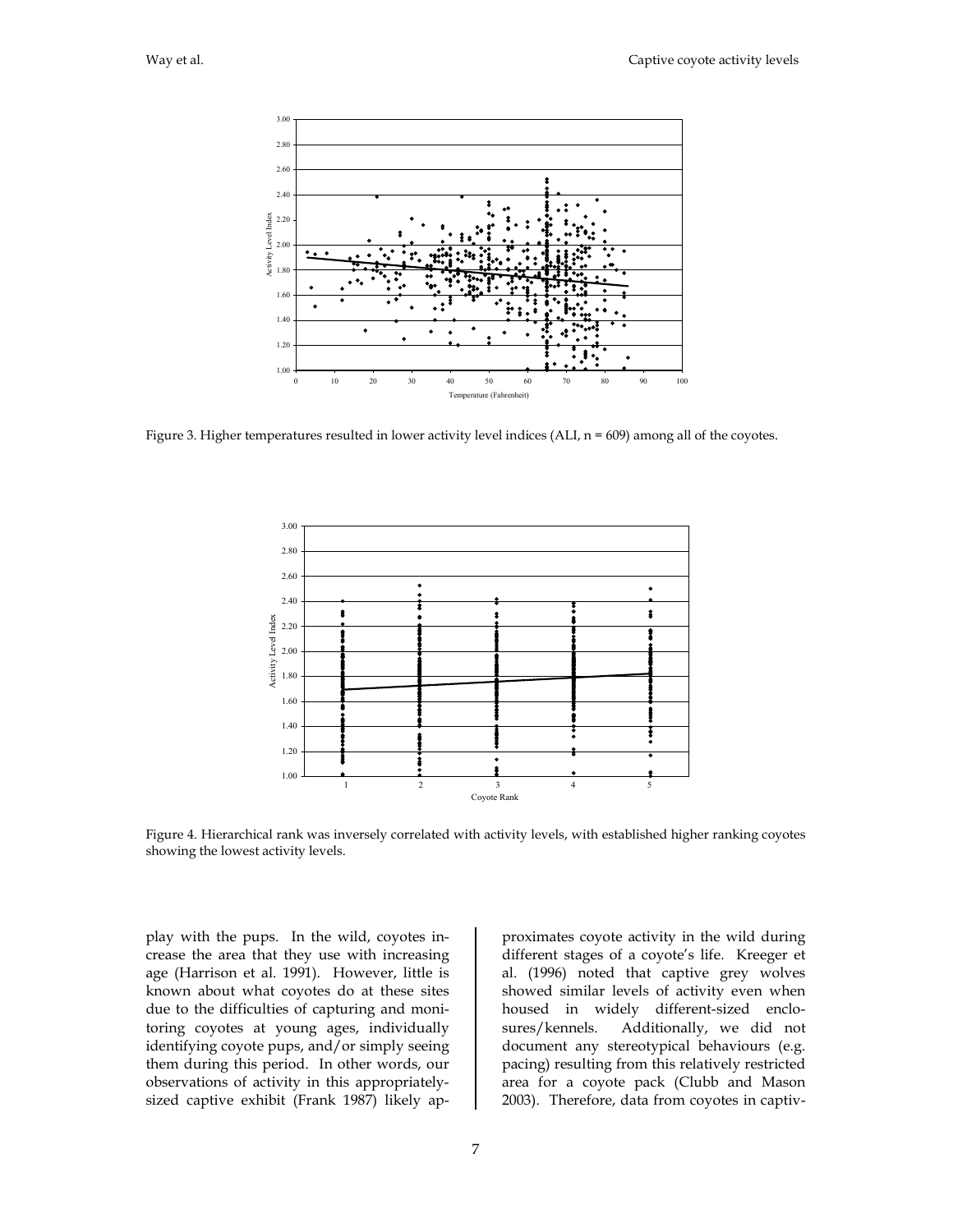ity, especially given the described circumstances, complement data from studies of coyotes in the wild.

Having coyotes habituated to the researcher was important for this study. However, one potential bias existed because of the direct (or lack thereof) interactions that occurred between the researcher and the study subjects. On some of the observations (especially on hot days), the coyotes showed very little activity during a given activity budget. However, immediately upon cessation of the observation bout the coyotes would immediately become active, clearly responding to JGW's activity within the exhibit (Way 2007b, J. Way unpublished data). While this could be construed as a bias it also indicated the degree of habituation of the researcher as the coyotes ignored JGW's presence within the exhibit when not interacting with them (i.e. during an observation session). This enabled us to examine other factors more consistent to what undisturbed wild coyotes would experience, such as effects of rank, pup age, and temperature on activity (rather than effects of human activity).

In the wild, coyotes are often more active at night around people presumably to avoid them (Grinder and Krausman 2001, Way et al. 2004), yet in many undisturbed areas (i.e. where people do not target and kill them) they do not display daily time preferences for activity (Gese et al. 1996a, Gese et al. 1996c, Patterson et al. 1999). This study, however, using coyotes socialized to people, attempted to look at non-human influencing variables. We did not test for differences in daily time of activity because direct observation of individuals was practical only during the day, which limited our observations to diurnal hours. Furthermore, anecdotal observations (e.g. JGW going to the exhibit at night) showed that coyotes were only limitedly active during nonobservation (nocturnal) hours. Activity patterns of canids can shift to adjust to changes in predictable patterns of an animal's environment (Kreeger et al. 1996, Packard 2003), and because these captive coyotes were socialized to a researcher (Way 2007b) they were mostly active when that researcher was there, similar to descriptions of captive wolf activity (Kreeger et al. 1996). This set of circumstances enabled us to test activity for many ambient factors, excluding time of day.

We found significant relationships with younger coyotes, lower temperatures, and lower ranked coyotes showing increased activity. Firstly, the coyotes were often observed playing when they were younger, which likely produced higher levels of activity (Figure 2) at that age (Bekoff 1974, Way 2003, Way et al. 2006). As adults, they rested more often during observation sessions.

Secondly, canids show great variability in their activity patterns and are often more active when it is cooler; hence why most wild canids are nocturnal during the summer (Packard 2003). We found that there was a clear relationship between increased activity and cooler conditions (Figure 3). It should be noted, though, that activity differences could also have happened both on a daily basis and a seasonal basis. For example, on a normal day temperature increases steadily until peaking in the afternoon. Thus, we focused our observations (especially in the summer) during early mornings and late-afternoons to avoid the influences of extreme temperatures. However, coyotes generally could be less active in the summer and more active in the winter due to seasonal temperature differences. Future research should examine this more fully. Along the same lines, age of coyotes was possibly related to monthly temperatures, because the pups grew older as the summer temperatures steadily increased. Thus, less activity for older pups could have been due to increasing monthly temperatures and not necessarily age.

Thirdly, we found higher ranking coyotes to be less active (Figure 4). Higher ranking, more dominant (often parent) coyotes in the wild often have better access to resources and spend less time travelling and hunting, especially when food (e.g. ungulate carcasses) is abundant (Bekoff and Wells 1980, Gese et al. 1996a, Gese et al. 1996c). In this study, higherranking coyotes spent less time vying for dominance and more time resting, often close to the author (a resource for them - Way 2007b). Meanwhile, lower-ranking coyotes (e.g. Late and Caon) regularly (daily) tested each other, and this tension likely kept lowerranked coyotes more active as they continually established and/or reinforced dominance hierarchies. In the wild these lower ranking coyotes may be the first to disperse from a pack. For example, Gese et al. (1996c) found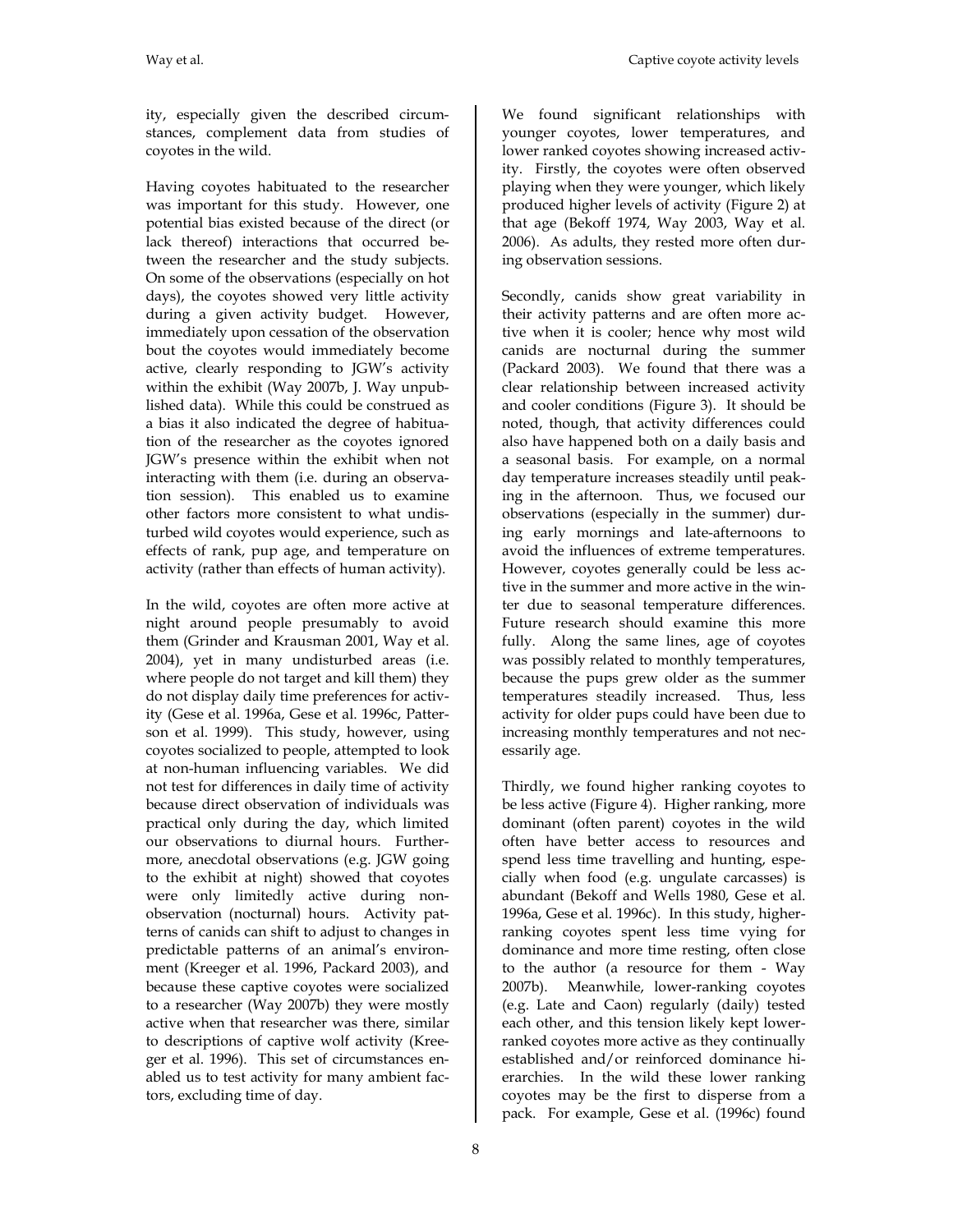that individuals that remained in their packs in Yellowstone National Park were dominant and higher-ranking, typically had greater access to carcasses/resources in their respective packs, and captured small mammals at a higher rate than dispersing individuals.

### **Acknowledgements**

We thank the Lynch School of Education, Environmental Studies Program, Urban Ecology Institute, and the Urban Sciences Research and Learning Group at Boston College, and Barnstable High School. Tara Way, the Way and Cifuni families, and Zoo New England were instrumental in this project. An anonymous reviewer provided useful comments to an earlier draft.

## **References**

Bekoff, M. 1972a. The development of social interaction, play, and metacommunication in mammals: an ethological perspective. *Quarterly Review of Biology* 47:412-434.

Bekoff, M. 1972b. *An ethological study of the development of social interactions in canids: a dyadic analysis* [Ph.D. Dissertation]. St. Louis, Missouri, USA: Washington University.

Bekoff, M. 1974. Social play and play-soliciting by infant canids. *American Zoologist* 14:323-340.

Bekoff, M. 1978. Behavioural development in coyotes and eastern coyotes. Pp. 97-126 in M. Bekoff (ed.), *Coyotes: biology, behaviour and management*. Blackburn Press, Caldwell, New Jersey, USA.

Bekoff, M. and Jamieson, R. 1975. Physical development in coyotes *Canis latrans* with a comparison to other canids. *Journal of Mammalogy* 56:685-692.

Bekoff, M. and Wells. M.C. 1980. The social ecology of coyotes. *Scientific American* 242:130- 148.

Camenzind, F.J. 1978. Behavioural ecology of coyotes on the national elk refuge, Jackson, Wyoming. Pp. 267-294 in M. Bekoff (ed.),

*Coyotes: biology, behaviour and management*. Blackburn Press, Caldwell, New Jersey, USA.

Chamberlain, M.J., Lovell, C.D., and Leopold, B.D. 2000. Spatial-use patterns, movements, and interactions among adult coyotes in central Mississippi. *Canadian Journal of Zoology* 78:2087-2095.

Clubb, R. and Mason, G. 2003. Captive effects on wide-ranging carnivores. *Nature* 425:473- 474.

Frank, H. 1987. *Man and wolf: advances, issues and problems in captive wolf research*. Dr. W. Junk, Boston, Massachusetts, USA.

Gese, E.M., Ruff, R.L. and Crabtree, R.L. 1996a. Foraging ecology of coyotes *Canis latrans*: the influence of extrinsic factors and a dominance hierarchy. *Canadian Journal of Zoology* 74:769- 783.

Gese, E.M., Ruff, R.L. and Crabtree, R.L. 1996b. Intrinsic and extrinsic factors influencing coyote predation of small mammals in Yellowstone National Park. *Canadian Journal of Zoology* 74:784-797.

Gese, E.M., Ruff, R.L. and Crabtree, R.L. 1996c. Social and nutritional factors influencing the dispersal of resident coyotes. *Animal Behaviour* 52:1025-1043.

Goodall, J. 1986. *The chimpanzees of Gombe: patterns of behaviour*. The Belknap Press of Harvard University Press, Cambridge, Massachusetts, USA.

Grinder, M.I. and Krausman, P.R. 2001. Home range, habitat use, and nocturnal activity of coyotes in an urban environment. *Journal of Wildlife Management* 65:887-898.

Harrison, D.J. 1992. Dispersal characteristics of juvenile coyotes in Maine. *Journal of Wildlife Management* 56:128-138.

Harrison, D.J. and Harrison, J.A. 1984. Foods of adult Maine coyotes and their known-age pups. *Journal of Wildlife Management* 48:922- 926.

Harrison, D.J., Harrison, J.A. and O'Donoghue, M. 1991. Predispersal movements of coyote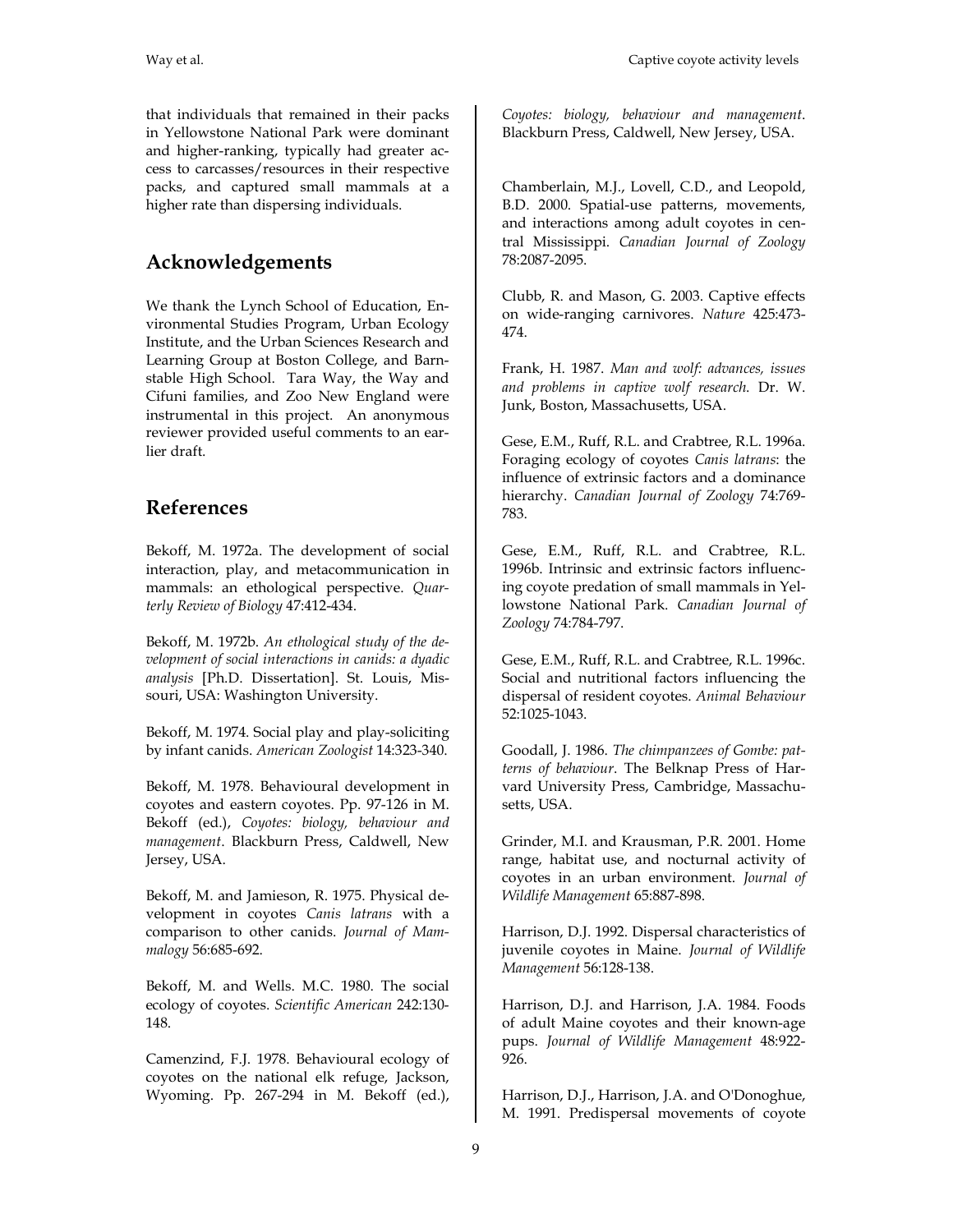pups in eastern Maine. *Journal of Mammalogy* 72:756-763.

Henry, J.D. 1986. *Red fox: the catlike canine*. Smithsonian Institution Press, Washington, D.C., USA. 174 p.

Kitchen, A.M., Gese, E.M. and Schauster, E.R. 2000. Changes in coyote activity patterns due to reduced exposure to human persecution. *Canadian Journal of Zoology* 78:853-857.

Kreeger, T.J., Pereira, D.L., Callahan, M. and Beckel, M. 1996. Activity patterns of grey wolves housed in small vs. large enclosures. Zoo Biology 15:395-401.

Macdonald, D.W. and Sillero-Zubiri, C. (eds.). 2004. *Biology and conservation of wild canids*. Oxford University Press, New York, New York, USA. 450 p.

Macdonald, D.W., Stewart, P.D., Stopka, P. and Yamaguchi, N. 2000. Measuring the dynamics of mammalian societies: an ecologist's guide to ethological methods. Pp. 332-388 in L. Boitani, and T.K. Fuller (eds.), *Research techniques in animal ecology: controversies and consequences*. Columbia University Press, New York, New York, USA.

Martin, P. and Bateson, P. 1986. *Measuring behaviour*. Cambridge University Press, New York, New York, USA. 200 p.

Mech, L.D. Boitani, L. (eds.). 2003. *Wolves: behaviour, ecology, and conservation*. University of Chicago Press, Chicago, Illinois, USA. 448 p.

Packard, J.M. 2003. Wolf behaviour: Reproductive, social, and intelligent. Pp. 35-65 in L.D. Mech, and Boitani, L., (eds.), *Wolves: Behaviour, ecology, and conservation*. University of Chicago Press, Chicago, Illinois, USA.

Parker, G.R. 1995. *Eastern coyote: the story of its success*. Nimbus Publishing, Halifax, Nova Scotia, Canada.

Parks, M.B. 1979. *Physical and behavioural development of captive eastern coyote pup*s. M. S. Thesis, University of Maine, Orono. 60 p.

Patterson, B.R., Bondrup-Nielsen, S. and Messier, F. 1999. Activity patterns and daily movements of the eastern coyote, *Canis latrans*, in Nova Scotia. *Canadian Field-Naturalist* 113:251- 257.

Patterson, B.R., and Messier, F. 2001. Social organization and space use of coyotes in eastern Canada relative to prey distribution and abundance. *Journal of Mammalogy* 82:463-477.

Riley, S.P.D., Sauvajot, R.M., Fuller, T.K., York, E.C., Kamradt, D.A., Bromley, C. and Wayne, R.K. 2003. Effects of urbanization and habitat fragmentation on bobcats and coyotes in southern California. *Conservation Biology* 17:566-576.

Switalski, T.A. 2003. Coyote foraging ecology and vigilance in response to grey wolf reintroduction in Yellowstone National Park. *Canadian Journal of Zoology* 81:985-993.

Tigas, L.A., Van Vuren, D.H. and Sauvajot, R.M. 2002. Behavioural responses of bobcats and coyotes to habitat fragmentation and corridors in an urban environment. *Biological Conservation* 108:299-306.

Way, J.G. 2001. The eastern coyote: documenting the habits of one of Cape Cod's newest residents. *Conservation Perspectives, the online journal of the New England Chapter of the Society for Conservation Biology*.

http://www.nescb.org/epublications/spring 2001/coyotes.html.

Way, J.G. 2003. Descriptions and possible reasons for an abnormally large group size of adult eastern coyotes observed during summer. *Northeastern Naturalist* 10(3):335-342.

Way, J.G. 2005. *Assessing student learning and interest in eastern coyotes*. Ph.D. Dissertation, Boston College.

Way, J.G. 2007a. A comparison of body mass of *Canis latrans* (Coyotes) between eastern and western North America. *Northeastern Naturalist* 114(1):111-124.

Way, J.G. 2007b. *Suburban howls: Tracking the eastern coyote in urban Massachusetts*. Dog Ear Publishing, Indianapolis, Indiana. http://www.easterncoyoteresearch.com.

Way, J.G., Auger, P.J., Ortega, I.M. and Strauss, E.G. 2001. Eastern coyote denning be